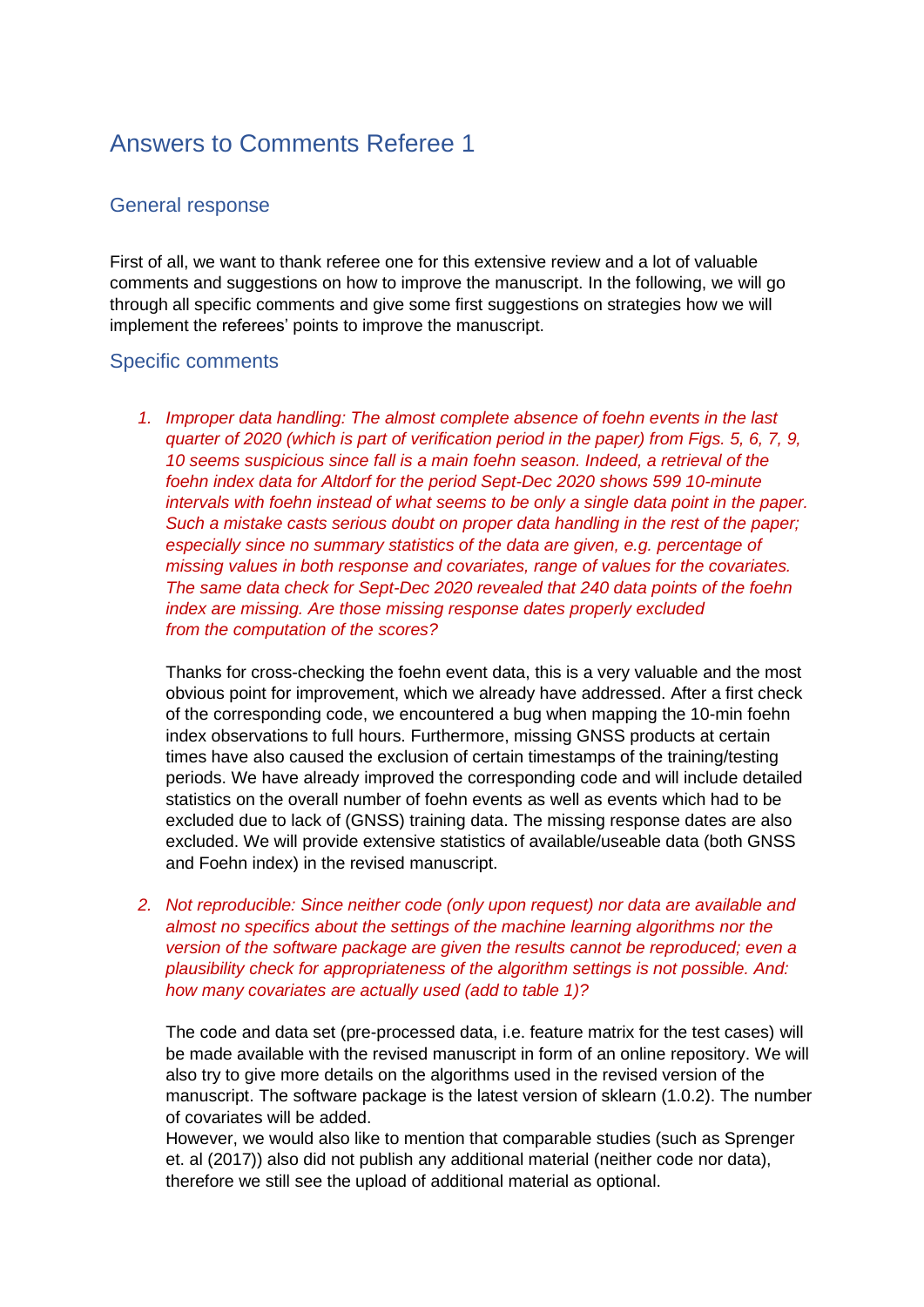*3. Choice of machine learning algorithms: Why are exactly the algorithms listed in subsection 4.1 chosen among many possible candidates and why are so many used (see next issue)? Since random forests as ensembles of decision trees outperform them: why are decision trees included? Support vector classifiers assume a linear boundary between two classes (foehn/no foehn in this case) whereas support vector machines can handle non-linear boundaries. Why are SV classifiers chosen instead of SV machines?* 

The original idea was to test several algorithms of different types and find out which ones work best for this task. Those algorithms (which are tested) were also described in the introduction, indicating that these have already been used (with success) in similar studies. Therefore, we chose them for the cross-validations. This reason will be added in the manuscript for clarification. For sure there are a lot more possibilities to choose from but at some point, a decision for one/several algorithms had to be made. However, it is reasonable to exclude decision trees here, which we will do for the revised manuscript.

Concerning Support Vector Classifiers/Machines: The implementation of SVC in sklearn can also handle non-linear boundaries. Therefore, it takes the keyword "kernel" which can be set to e.g. "polynomial" but also "linear" in case one wants linear boundaries. The default value would be RBF (Radial Basis Function), which was set in our analyses. We will include information on these settings in the manuscript.

*4. Lack of performance optimization: If best possible performance of foehn diagnosis/nowcasting with GPS data is a goal then the setting of all algorithms should be tuned first instead of using default settings in the particular software package to select two and only tune these two. Other methods - if properly tuned - might work better.*

The main goal of the study is not finding the ultimate best performing algorithm for usage of GNSS data to detect/predict foehn events but rather showing that this is possible at all using machine-learning based classification (proof-of-concept). Although we already do quite a bit of fine tuning for the two selected algorithms, applying an extensive grid-search for one specific algorithm would be an interesting investigation of a follow-up study. We realized that therefore we need to adjust some formulations in the manuscript (such as the title even), which might be too promising for potential readers.

As mentioned in the last point, we wanted to start out this initial study with a crosscomparison of several algorithms to find potential candidates for further optimization for dedicated case studies. Therefore, we chose the default settings of all algorithms (i.e. their sklearn implementation) in the cross-comparison as this seems to secure the most independent assessment possible. We are still convinced that this a reasonable way to approach this problem, since no prior experience on which algorithm (and which settings) will work best is available (when using GNSS data for training). Thus, using default settings (which work best for a majority of classification problems) should be the most objective choice in our opinion. For sure some (not chosen) algorithms might outperform the ones proposed here after extensive tuning. However, at some point one will also face time constraints as this potentially becomes a (possibly) never-ending optimization of settings.

For these reasons, we want to stick to our initial approach, however we will still finetune one or two other algorithms (e.g. Random Forest) and evaluate their performance for the case studies as well.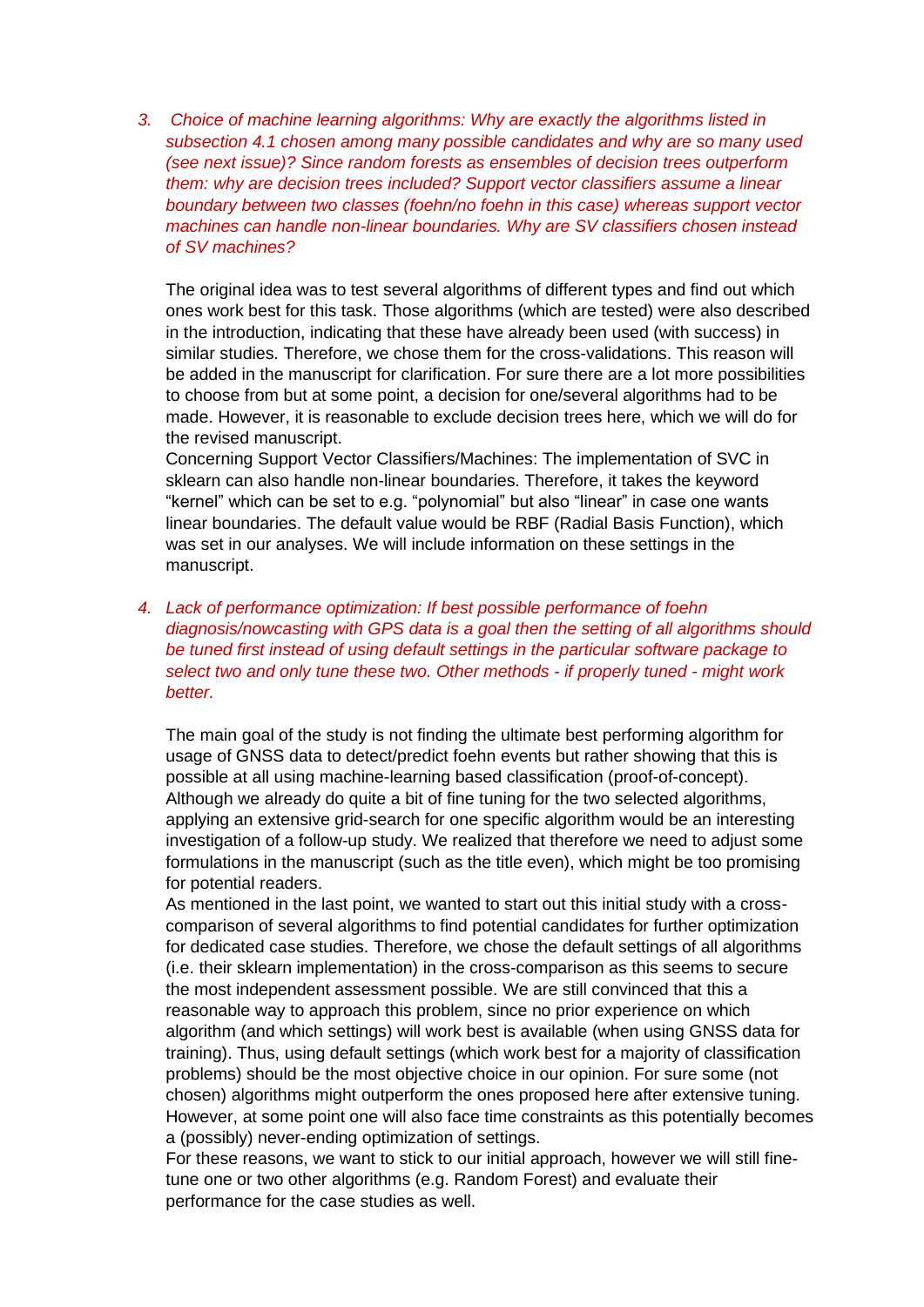*5. Lack of physical understanding: The application of integral water vapor information from GPS satellites to the diagnosis of foehn is unique. Therefore, an attempt is needed to understand details of the integral water vapor fields and their relation to foehn. Since most information lies in the ZWD field (cf. Fig. 8) figures with its average spatial distribution during foehn events and non-foehn events (of similar sample size as foehn events) will be helpful – similar to Sprenger et al. (2017) for pressure. Such maps should ideally be stratified by season. Since water vapor content is highly variable, an exploration behind the reasons of success and failure of the model diagnosis should be undertaken. Deep foehn situations, for example, might have a strong humidity gradient across the Alps, whereas shallow foehn cases or the onset of foehn events might have weak gradients. Since the GNSS stations are not collocated with the foehn station, consequences for the model performance should be explored, e.g. with maps of ZWD for foehn situations. A different avenue to pursue for increasing understanding is using an individual tree from a random forest model to illustrate how that model separates foehn cases from no-foehn cases.*

This is certainly a very valuable point, which will also be investigated further. However, we feel that we already have addressed the basic physical understanding through showing the response of ZWD values (and differences between them for station north/south of the Alpine ridge) in Figure 2. That is where the basic idea for this study comes from. Furthermore, Figure 8 already shows the importance of certain stations or differences between them (such as HABG and SANB or KALT and SANB) and indicates that these differences have the highest impact on the classification. We will include additional plots of the differences in ZWD for these stations for selected foehn events which might show a physical connection and enhance physical understanding.

ZWD maps: Although we have some means to do so at hand, ZWD maps are not trivial to produce. Therefore, we are not sure if we already can incorporate such maps in this study or try to address this point in a follow-up study.

*6. Ultimate reason for the method: Why should foehn be diagnosed from GNSS-derived information? Weather station data give a more reliable answer for specific locations and such information was actually used as truth to approximate with GNSS data and machine learning algorithms. The method described in the paper cannot be used to diagnose foehn in locations without weather stations either, since it was trained on only one station and the transferability to other locations is not shown in the paper. The paper uses the approach for nowcasting 1 hour into the future and mentions that NWP models fare poorly with foehn quoting a paper from 2012. NWP models and their spatial resolution have dramatically improved in the decade since then. I would guess that MeteoSwiss has a current performance evaluation of COSMO1 available for Altdorf, against which the results of the paper could be measured. Results should also be compared to a simple persistence model, i.e. nowcasting the same no/foehn state as in the current hour.*

As already mentioned before, the aim of this study was not to give an ultimate, standalone method for foehn detection/prediction but rather showing that the method introduced denotes an additional tool that might be helpful to achieve those tasks. The main aim is still a proof-of-concept for a completely new approach. Therefore, we will scale back some of the promises given in the manuscript (e.g. in the title). Also, this study (just as Sprenger et. al (2017)) focuses on detecting/predicting foehn events at the specific location of Altdorf. Therefore, we will add this information to the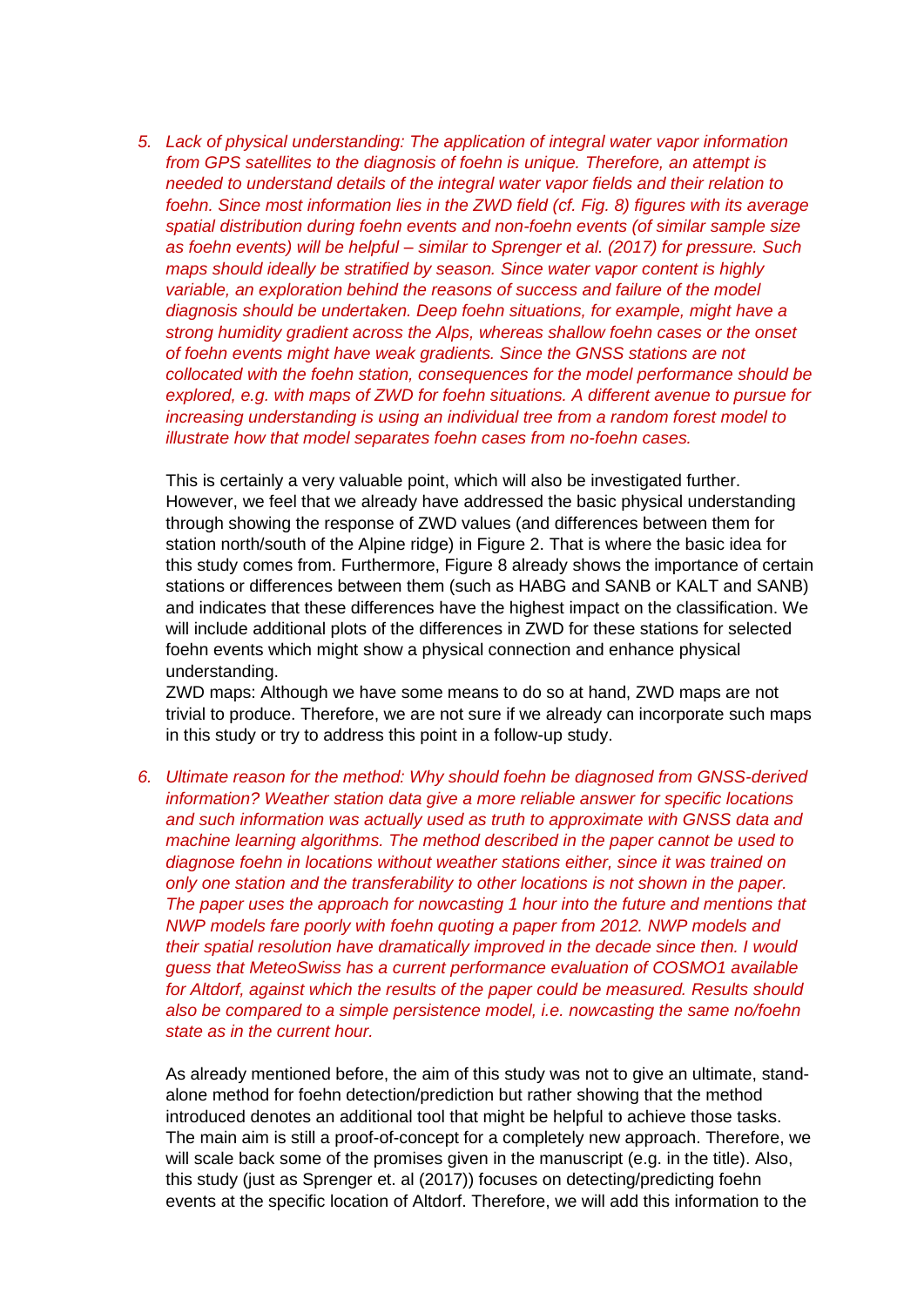title. In a further study we plan to extend the investigations to other foehn locations (in Switzerland or also Austria), which for sure will require dedicated training of the algorithms at the respective stations. Therefore, the method will always be somehow specific for a certain location. Concerning NWP performance and evaluation, we will contact MeteoSwiss for some details on the most recent performance.

*7. Larger data set: To become more confident about the usability of integral moisture data for foehn diagnosis, more foehn locations should be included. Several more locations exist* in Switzerland, for which a foehn index is available. To get more robust error estimates *and performance scores, using the longer data set 1999-2020 mentioned in line 120 would be helpful. Line 125 merely states that only 2010-2020 is used without giving a reason.*

It was the original plan to use all available data (1999-2020) for this study. However, a number of stations which are important for the method (as seen in the feature importance plot) are not available since 1999. Therefore, one will lose those products/stations as features/predictors for the entire classification as all used features have to be available for the whole training and test period. This was the ultimate reason to choose the timespan 2010-2020. We will add this information in the manuscript. Extension of the approach to other (foehn index) stations is planned for a follow-up study.

*8. Verification: Comparing total number of foehn hours from foehn index and the algorithms- stratified by season - should give an overall impression of the performance. To get an impression of the performance, a week-long time series containing one or more foehn events should be shown that includes the foehn index and the values of the four dominant features (as given in Fig. 8); if possible together with meteorological data of wind speed and direction, relative humidity and temperature.*

This comparison is actually already done/included when computing the performance measures but including overall values as a separate statistic is also possible. Stratification by season is a good idea which will be implemented by us. As suggested, we will also add such a week-long time series plot, also including meteorological data as this will make it easier to see the performance for dedicated events and increase physical understanding.

### Less crucial points

*1. Give a short summary of how hydrometeors affect ZWD and ZHD and what that means for the applicability of the data set to foehn diagnosis, since foehn can happen with and without precipitation-sized particles*

This is a topic where only little research has been done so far, but we will incorporate 2-3 relevant studies in the introduction.

*2. Performance metrics: Subsection 4.4. can be shortened drastically by giving a confusion matrix and listing the scores derived from it in a table. After all, these are well-known scores in literature. Numbers for the confusion matrix should be given for both the test and training period*